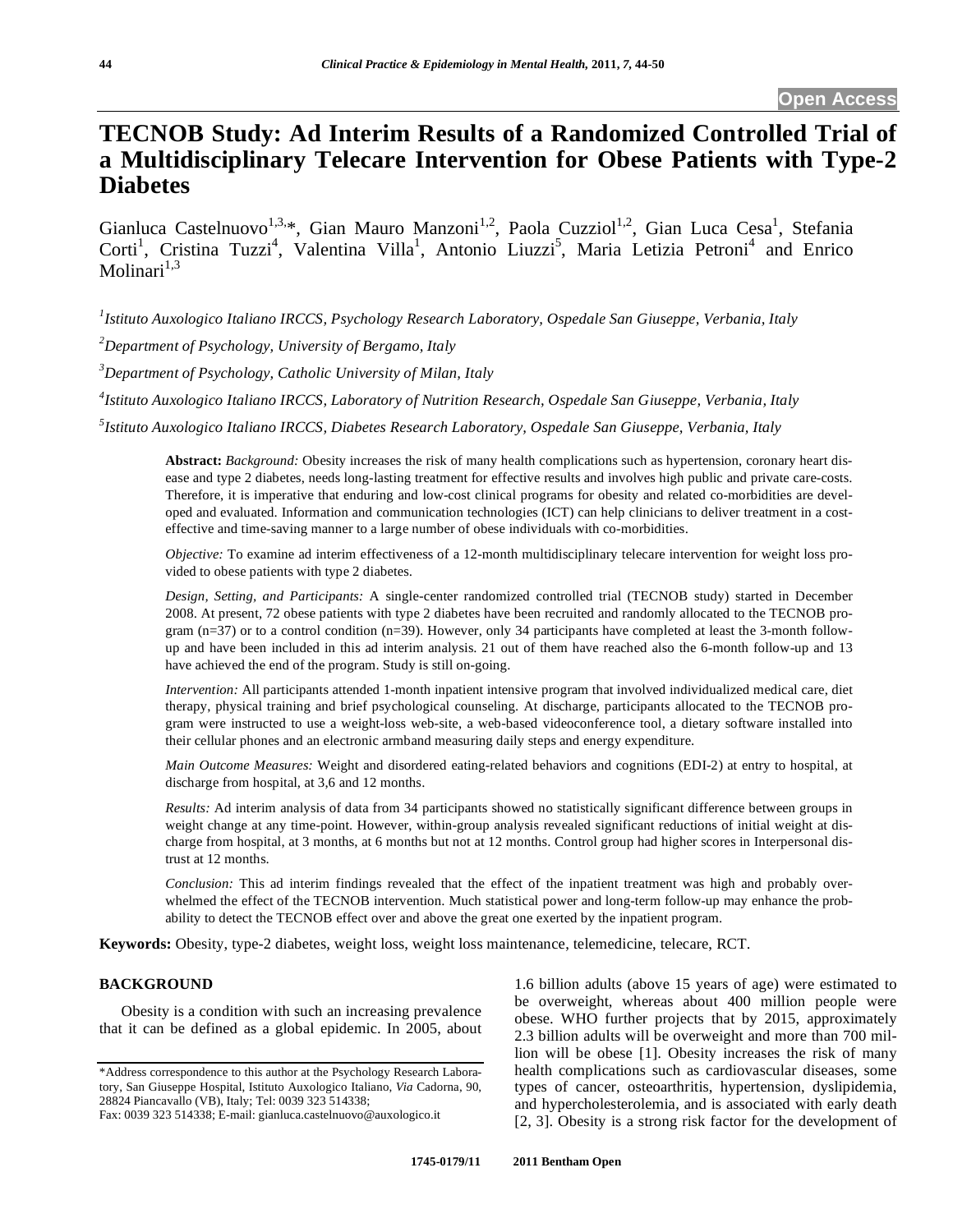type II diabetes [4, 5]. Indeed, as BMI (Body Mass Index) increases, the risk of developing type 2 diabetes increases in a "dose-dependent" manner [6, 7]. The prevalence of type 2 diabetes is 3–7 times higher in obese than in normal-weight adults, and those with a BMI >35 are 20 times more likely to develop type 2 diabetes than those with a BMI between 18.5 and 24.9 [8, 9].

Obesity-related medical complications weigh heavily on public health care costs and developing effective interventions for substantially reduce weight, maintain weight loss and prevent or manage associated diseases like type 2 diabetes in cost-effective manner is a priority.

Stand-alone and combined treatment options (dietetic, nutritional, physical, behavioral, cognitive-behavioral, pharmacological, surgical) are available, but clinical practice and research have shown significant difficulties with regard to availability, costs, treatment adherence and long-term efficacy [10]. These procedures imply high costs both for the obese individuals and the public health system, overall within an enduring care setting. Indeed, the main challenge in the treatment of obesity is to maintain weight loss in the long term [11]. Most overweight and obese individuals regain about one third of the weight lost with treatment within 1 year, sometimes even before the end of the intervention, and they are typically back to baseline in 3 to 5 years [12- 14]. Similarly, few patients with diabetes go on taking their prescribed medication entirely as intended [15, 16].

Continuous and cost-effective approaches that can reach a large number of obese individuals are thus needed. A new promising method for granting continuity of care to wide populations of patients at low costs is telemedicine and its more specific branches called "e-therapy", "telecare" and "ehealth": information and communication technologies (ICT) used in order to exchange information useful for the diagnosis, treatment, rehabilitation and prevention of diseases [17, 18]. Telecare can be carried out with tools such as web-sites, e-mail, chat lines, videoconference, telephone and mobile phones [19]. As already indicated in several studies [20-24] and in various reviews[10, 25, 26], behavioral treatments delivered through the internet (web-site and e-mail) may be valid alternatives to reduce expensive and time-consuming clinical visits.

However, much more work remains to be carried out in order to confirm these findings. Furthermore, very few studies have investigated the effects of an ICT-based program on obese patients with established type 2 diabetes and to our knowledge no study has tested a comprehensive long-term stepped down intervention starting with 1-month hospitalization specifically addressed to weight loss. Thus, we planned to test the effectiveness of a 12-month multidisciplinary telecare intervention for weight loss in comparison with a control condition. Study is still ongoing and ad interim results were reported in this paper.

# **MATERIALS AND METHODOLOGY**

#### **Study Sample**

At present, 72 adult obese patients with a mean age of 53,3  $\pm$  8,4 years, a mean weight of 120,25  $\pm$  20,8 kg and type-2 diabetes mellitus have been recruited by research assistants at admission to a 1-month inpatient program for

weight loss and medical care. Potential participants have been identified from notice given by physicians after they established a type-2 diabetes mellitus diagnosis. Further inclusion criteria were age between 18 and 65 years old, a body mass index (BMI)  $\geq$  30, basic knowledge of informatics and home access to a computer with Internet service. Moreover, patients had to be free of severe psychiatric disturbances diagnosed by DSM-fourth revised criteria and concurrent medical conditions not related to obesity. Eligible candidates were scheduled for a 1-hour interview with a clinical psychologist during which their psychosocial status was assessed, weight and dieting histories were reviewed, study details were described and informed consent was obtained.

At present, only 34 patients have completed the 3-month follow-up and have been considered for this first ad interim analysis. 21 patients out of them have come through the 6 month follow-up and 12 have achieved the end of program (12-month follow-up). 23 patients out of 72 have been lost at 3-month follow-up because of many reasons such as surgery, house transfer, repeated loss of mailed questionnaires, critical life-events, motivation loss, etc.

#### **Study Design**

A detailed description of the study protocol is available elsewhere [27]. Briefly, eligible patients who accepted participation were randomly assigned according to simple randomization procedures (computerized random numbers) to the TECNOB program or to a control condition. Participants were seen at baseline and at discharge from hospital for objective measurement of weight and questionnaires administration. Follow-up assessments at 3, 6 and 12 months were self-reported. All participants attended 1-month inpatient program for weight loss and medical care. Before discharge, participants allocated to the TECNOB group were instructed to use a weight-loss web-site, a dietary software installed into their cellular phones, a web-based videoconference tool and an electronic armband measuring daily steps and energy expenditure. To protect confidentiality, the web-site was password protected and participants were given a login identification code. Patients assigned to control group did not receive any instructions and were discharged as all the other inpatients not included in the study.

The research protocol was approved by the institutional review board at Istituto Auxologico Italiano, Italy.

#### **Program Description**

The TECNOB (TEChnology for OBesity) program is a comprehensive two-phase stepped down intervention enhanced by telecare for the long-term treatment of obese people with type 2 diabetes seeking treatment for weight loss [28]. The core aspects of TECNOB are the inpatient intensive treatment and the continuity of care at home using new information and communication technologies (ICT) such as internet and mobile phones.

The TECNOB clinical program has a total duration of 13 months and consists of two stepped down phases: inpatient (1 month) and outpatient (the following 12 months). During the inpatient phase, participants attend an intensive four week and medically-managed program for weight reduction and rehabilitation. All patients are placed on a hypocaloric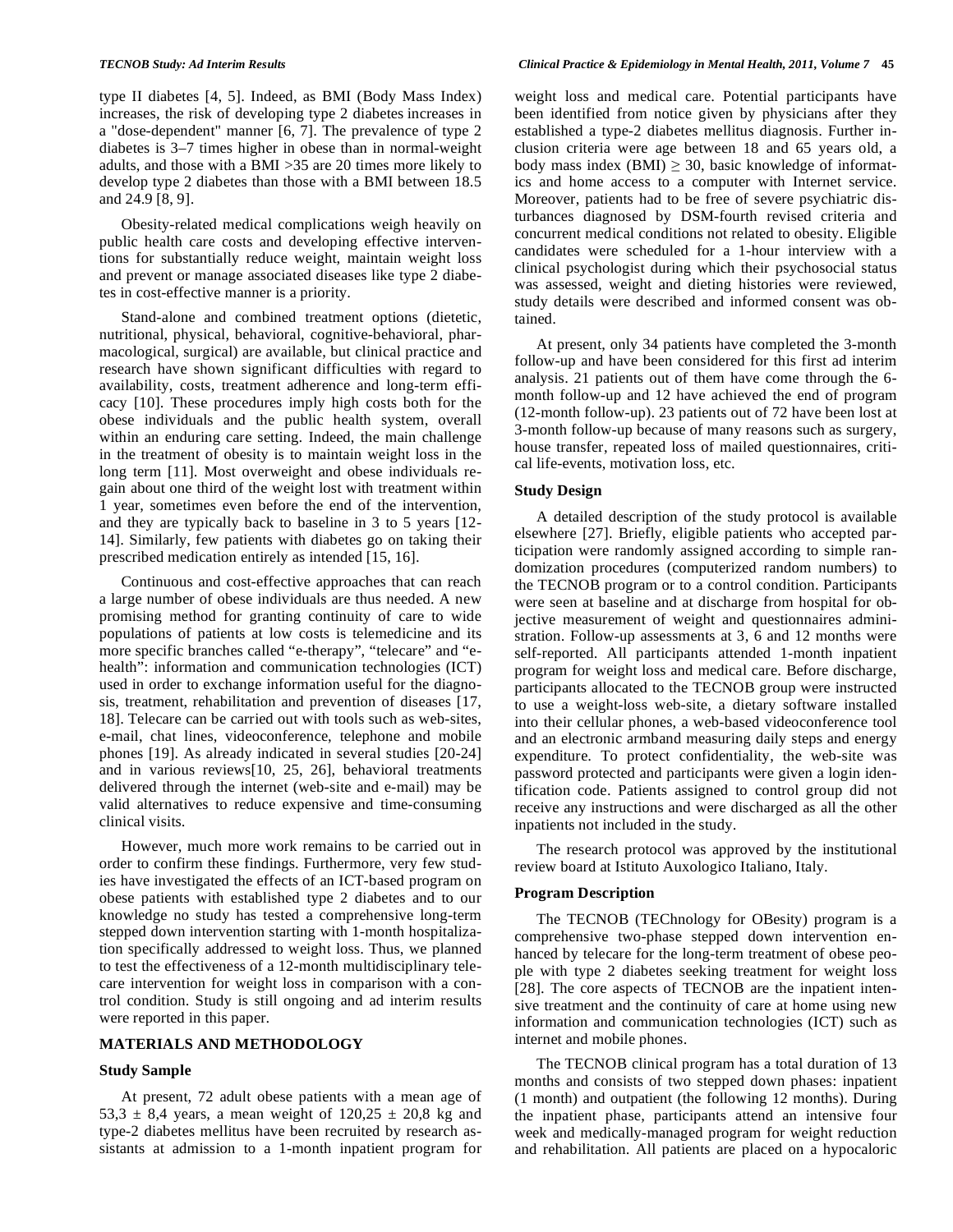nutritionally balanced diet tailored to the individual after consultation with a dietitian (energy intake around 80% of the basal energy expenditure estimated according to the Harris-Benedict equation and a macronutrient composition of 16% proteins, 25% fat and 59% carbohydrates). Furthermore, they receive nutritional counseling provided by a dietitian, brief psychological counseling provided by a clinical psychologist and have physical activity training provided by a physiotherapist.

Nutritional rehabilitation program aims to improve and promote change in eating habits and consists of both individual sessions (dietary assessment, evaluation of nutrient intake and adequacy, nutritional status, anthropometric, eating patterns, history of overweight, readiness to adopt change) and group sessions (45 minutes each twice a week) including: information on obesity and related health risks, setting of realistic goals for weight loss, healthy eating in general, general nutrition and core food groups, weight management and behavior change strategies for preventing relapse).

Psychological counseling is provided once a week both individually and in group setting. Individual sessions, lasting 45 minutes each, are mainly based on the cognitivebehavioral approach described by Cooper and Fairburn [29] and emphasize the techniques of self-monitoring, goal setting, time management, prompting and cueing, problem solving, cognitive restructuring, stress management and relapse prevention. Group sessions (small groups of 5/6 persons), lasting 1 hour each, focus on issues such as motivation to change, assertiveness, self-esteem, self-efficacy and coping.

Physical activity takes place once a day except for weekend and consists of group programs (20 individuals) based on postural gymnastics, aerobic activity and walks in the open. Patients with specific orthopedic complications carry out individual activities planned by physiotherapists and articulated in programs of physical therapy, assisted passive and active mobilization and isokinetic exercise.

Low to moderate weight losses are expected at the end of the inpatient phase, but notably weight loss is not the primary goal of the inpatient program and each patient is made clear about this point at the very beginning of the treatment. Developing a sense of autonomy and competence are the primary purposes of the inpatient interventions. Patients are afforded the skills and tools for change and are supported in assigning positive values to healthy behaviors and also in aligning them with personal values and lifestyle patterns.

In the last week of hospitalization, just before discharge from the hospital, participants allocated to the TECNOB program are instructed for the out-patient phase. Firstly, they receive a multisensory armband (SenseWear® Pro2 Armband), an electronic tool that enables automated monitoring of total energy expenditure (calories burned), active energy expenditure, physical activity duration and levels (METs). Patients are instructed to wear this device on the back of the upper arm and to record data for 36 hours every two weeks in a free-living context. The Armband holds up to 12 days of continuous data which the outpatients are instructed to download into their personal computer and to transmit online to a web-site specifically designed for data storing. Outpatients are also told that they can review their progress using

the InnerView® Software which analyzes and organizes data into graphs and reports. Secondly, participants are instructed to use the TECNOB web-platform, an interactive web-site developed by TELBIOS S.P.A. (http://www.telbios.it). The TECNOB web-platform supports several functions and delivers many utilities, such as questionnaires, an animated food record diary, an agenda and a videoconference virtual room. In the "questionnaires" section, patients submit data concerning weight and glycated hemoglobin. In the "food record diary" participants submit actual food intake day by day through the selection of food images from a comprehensive visual database provided by METEDA S.P.A. (http://www.meteda.it). The same procedure is also possible through a software called METADIETA (Meteda s.p.a.) previously installed on the outpatients' mobile phones before discharge. Through the mobile phones outpatients maintain the contact with the dietitian who regularly sends them SMS containing syntax codes that METADIETA, the software previously installed into the outpatients' mobile phones, uses in order to visually display the food choices (frequency and portions) outpatients have to adhere according to dietary prescriptions. By this way, outpatients can keep a food record diary allowing comparisons between current eating and the recommended hypocaloric diet along the whole duration of the program. The "agenda" allows the patients to remember the videoconference appointments with the clinicians and the days when to fill in the questionnaires. Moreover, the patients can use the "memo" space to note down any important event occurred to him/her in the previous week/month. Indeed, some research indicates that changes in behavior (eating and exercise) often follow discrete moments [30]. Life events can lead to weight loss but also to weight gain and qualitative research shows that it is not the event per se that results in behavior change but the ways in which this event is appraised and interpreted by the individual [31]. The clinical psychologist has thus the opportunity to discuss with the outpatients about the significant events reported in the "memo" space during the videoconference sessions and cognitively reconstruct dysfunctional appraisals in functional ways. Finally, outpatients are instructed to use the videoconference tool. Thanks to this medium, they receive nutritional and cognitive-behavioral tele-counseling with the dietitian and the clinical psychologist who attended the patients inside the hospital. In particular, just after discharge, participants have 6 videoconference contacts with both clinicians along 3 months. From the 3rd to the 6th month sessions are scheduled every 30 days and then even more spaced up to an interval of 60 days. During tele-sessions, clinicians (psychologist and dietitian) test the outpatients' progress, their mood, the maintenance of the "good alimentary and physical activity habits", the loss/increase of weight and ask about critical moments, especially those ones reported on the "memo" web-space. In particular, tele-sessions with the clinical psychologist aim to consolidate strategies and abilities acquired during the in-patient phase, to improve self-esteem and selfefficacy, to support motivation, to prevent relapse and to provide problem-solving and crisis counseling. On the other hand, dietitian assesses adherence and compliance to dietary therapy with a special focus on normal eating behavior, sufficient fluid intake, hunger and fullness regulation, appropriate eating/etiquette (pace and timing of meals), slow rate of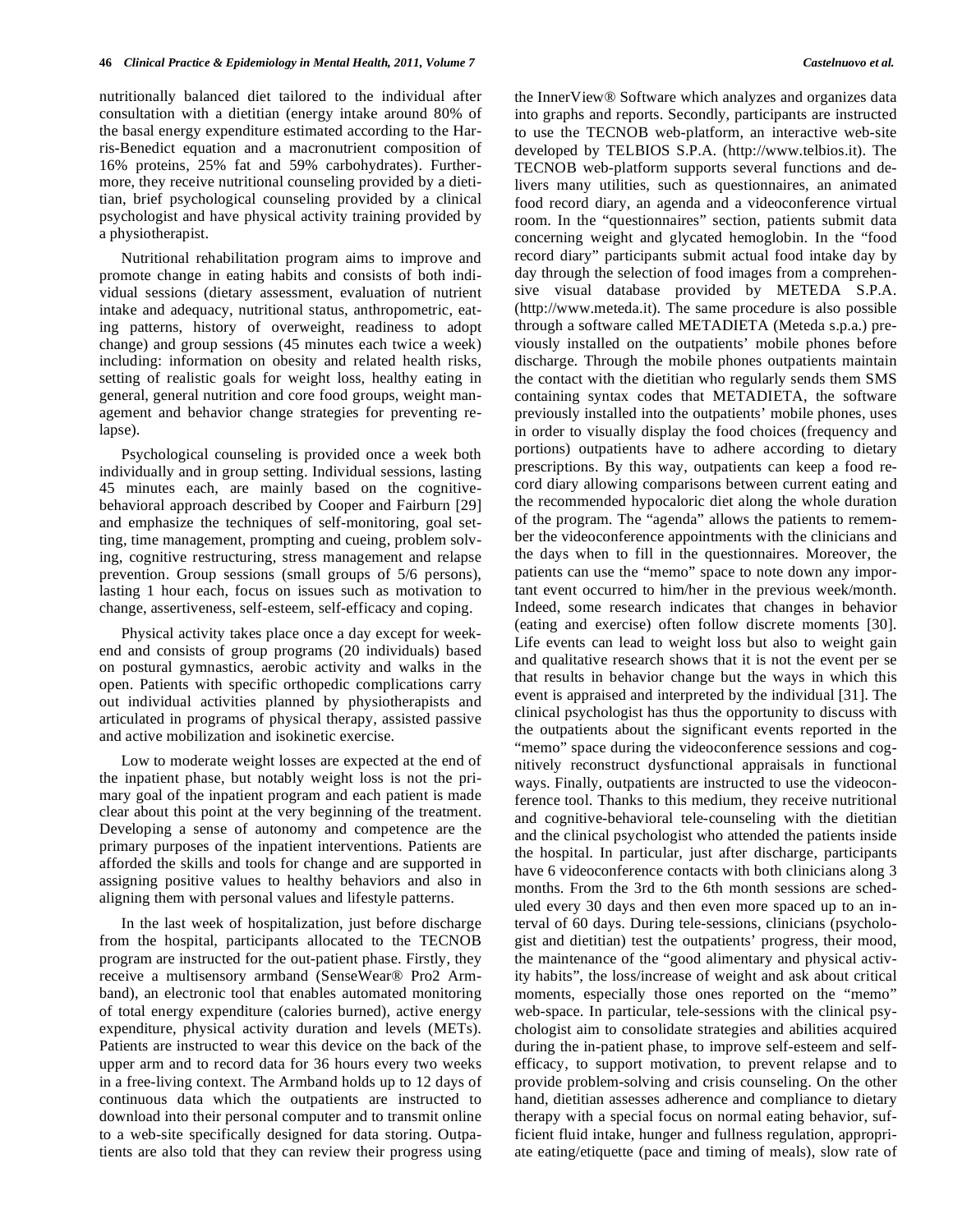eating, and addresses critical points such as plateau in weight loss or lack of readiness to improve dietary habits.

In addition to videoconference, outpatients can further contact clinicians by e-mail. Indeed, each patient is given the possibility to join his clinician beyond the established videoconference contacts in case of urgency or emergency. According to the e-message's content, clinicians choose the most appropriate format for delivering feedback among email or telephone. In order to avoid excessive dependence and to contain costs, a maximum number of 1 not scheduled contact a week is established a priori.

Great relevance is given to the clinicians-patient relationship as an important medium and vehicle of change [32]. After discharge, out-patients begin to experience the autonomy and competence to change they develop during the inpatient phase and inevitably face resistances and barriers. Thanks to videoconferences, outpatients are supported by the clinicians who attended them during the inpatient phase in exploring resistances and barriers they experience and in finding functional pathways to cope. Furthermore, outpatients are helped to experience mastery in terms of the health behavior change that needs to be engaged.

#### **Measurements**

Primary outcome measure of the randomized trial is weight change in kilograms. Secondary outcome measures are energy expenditure, glycated hemoglobin, binge eating, self-efficacy in eating and weight control, body satisfaction, healthy habits formation, disordered eating-related behaviors and cognitions, psychopathological symptoms and weightrelated quality of life. However, in this paper only weight and disordered eating-related behaviors and cognitions (EDI-2) data were analyzed and reported. Weight were assessed with the participant in lightweight clothing with shoes removed on a balance beam scale. The EDI-2 is a widely used, standardized, self-report measure of psychological symptoms commonly associated with anorexia nervosa, bulimia nervosa and other eating disorders. The EDI-2 does not yield a specific diagnosis of eating disorder. It is aimed at the measurement of psychological traits or symptom clusters presumed to have relevance to understanding and treatment of eating disorders. The EDI-2 consists of 11 subscales derived from 91 items. Three of the subscales were designed to as-

**Table 1. Baseline Characteristics by Treatment Group** 

sess attitudes and behaviors concerning eating, weight and shape (Drive for Thinness, Bulimia, Body Dissatisfaction) and the remaining eight ones tapped more general constructs or psychological traits clinically relevant to eating disorders (Ineffectiveness, Perfection, Interpersonal Distrust, Interoceptive Awareness, Maturity Fears, Asceticism, Impulse Regulation and Social Insecurity) [33, 34].

Follow-up EDI-2 data were self-reported by mailed questionnaires.

### **Statistical Analysis**

Between-group differences in weight and glycated hemoglobin were examined at all time-points using the Mann-Whitney nonparametric test due to small sample and violation of parametric assumptions. A completers analysis was performed for any time-points (n=34 at 3 months, n=21 at 6 months and n=13 at 12 months). Changes over time were examined using the Wilcoxon test. Chi-square test was used for categorical variables.

All analyses were performed using the Statistical Package for Windows version 11 for the Social Sciences (SPSS, Chicago).

#### **RESULTS**

#### **Baseline Characteristics**

At baseline, there were no significant differences between groups in age, weight and percentage of females. However, statistically significant differences were found in some EDI-2 scales: Drive for Thinness (p=0,038), Ineffectiveness ( $p=0.049$ ), Interoceptive awareness ( $p=0.003$ ), Impulse regulation ( $p=0,045$ ) and Social Insecurity ( $p=0,001$ ) (see Table **1**).

# **Weight Change**

There were no significant differences between groups in weight at discharge and at 3-month follow-up. No significant difference was found even in weigh change and percentage of weight loss from baseline to discharge and to 3-month follow-up (Table **2** and Table **3**). At 6 and 12 months, completers analysis of weight data did not show any significant difference between groups (Table **2** and Table **3**). Moreover, no significant association between groups and number of

| <b>Characteristics</b>               | $TECNOB (n = 17)$ | Control $(n = 17)$ | <b>Significance of Difference</b> |  |
|--------------------------------------|-------------------|--------------------|-----------------------------------|--|
| Age, y                               | 49 (46-57,5)      | 54 (49-60)         | ns                                |  |
| Female                               | 31,3%             | 64,7%              | ns                                |  |
| Weight, Kg                           | 124 (105,6-140,8) | $110(94,9-127,6)$  | ns                                |  |
| <b>EDI-2 Drive for Thinness</b>      | $4(1,5-7)$        | $8(3-12,5)$        | 0.038                             |  |
| <b>EDI-2 Ineffectiveness</b>         | $2(1-4,5)$        | $5(2-7,5)$         | 0.049                             |  |
| <b>EDI-2</b> Interoceptive awareness | $1(0-2)$          | $3(2-10)$          | 0.003                             |  |
| <b>EDI-2</b> Impulse regulation      | $0(0-2)$          | $2(0-6)$           | 0,045                             |  |
| <b>EDI-2 Social Insicurity</b>       | $3(1-4)$          | $6(3,5-8,5)$       | 0,001                             |  |

Data are given as medians (quartiles).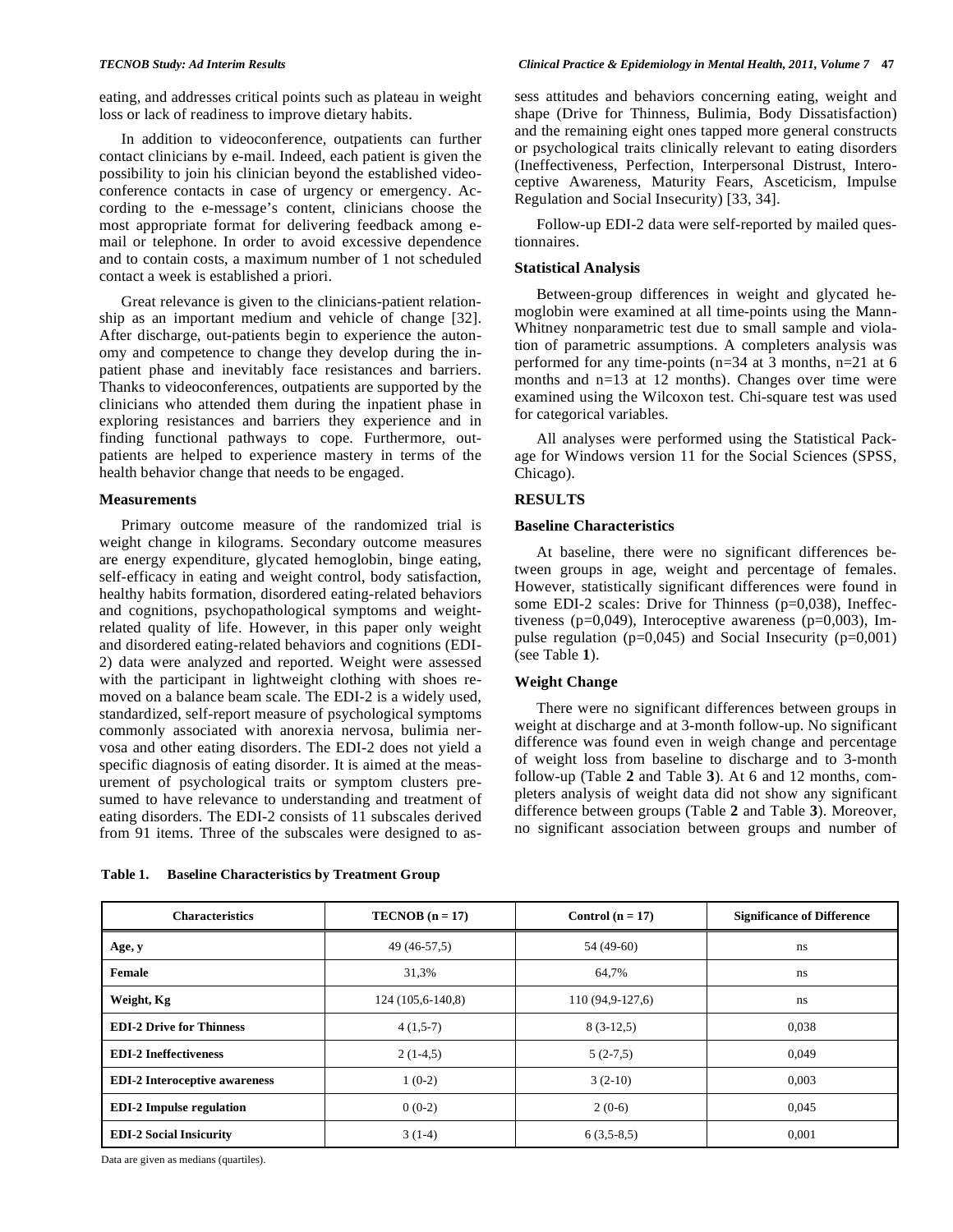|                        | Group         | N  | <b>Median</b> | <b>Ouartiles</b> | $p*$  |  |
|------------------------|---------------|----|---------------|------------------|-------|--|
| <b>Baseline Weight</b> | Control       | 17 | 110           | 95-127,6         | 0,076 |  |
|                        | <b>TECNOB</b> | 17 | 124           | 105,6-140,8      |       |  |
| Weight at discharge    | Control       | 17 | 105           | 89-121,1         | 0,065 |  |
|                        | <b>TECNOB</b> | 17 | 116           | $101, 1-133, 5$  |       |  |
| Weight at 3 months     | Control       | 17 | 105           | 87,4-122         | 0,085 |  |
|                        | <b>TECNOB</b> | 17 | 116           | 99,6-129,3       |       |  |
| Weight at 6 months     | Control       | 12 | 104,4         | 91,4-108         |       |  |
|                        | <b>TECNOB</b> | 9  | 113           | 94, 2-125, 5     | 0,24  |  |
| Weight at 12 months    | Control       | 9  | 103,3         | 88,5-114,5       |       |  |
|                        | <b>TECNOB</b> | 3  | 131           | 88-148           | 0.405 |  |

**Table 2. Medians, Quartiles and Statistical Significance for Between-Group Differences in weight (kg.) at all Time-Points** 

\* Mann-Whitney nonparametric test.

**Table 3. Medians, Quartiles and Statistical Significance for Between-Group Differences in Percentage of Weight Loss (kg.) from Baseline at all Time-Points** 

|                                        | Group         | N  | <b>Median</b> | <b>Ouartiles</b>  | $p*$  |
|----------------------------------------|---------------|----|---------------|-------------------|-------|
| Percentage of weight loss at discharge | Control       | 17 | $-4,9$        | $-7.1$ to $-3.7$  | 0,823 |
|                                        | <b>TECNOB</b> | 17 | $-5,2$        | $-6.6$ to $-3.7$  |       |
| Percentage of weight loss at 3 months  | Control       | 17 | $-7.9$        | $-10,8$ to $-2,6$ | 0,77  |
|                                        | <b>TECNOB</b> | 17 | $-6,9$        | $-9.6$ to $-5.4$  |       |
| Percentage of weight loss at 6 months  | Control       | 12 | $-7,3$        | $-12,1$ to 0      | 0,943 |
|                                        | <b>TECNOB</b> | 9  | $-6,9$        | $-10,7$ to $-3,2$ |       |
| Percentage of weight loss at 12 months | Control       | 9  | $-4,1$        | $-15.3$ to 3      | 0,644 |
|                                        | <b>TECNOB</b> | 3  | $-6,2$        | $-10,6$ to 16,7   |       |

\* Mann-Whitney nonparametric test.

patients who lost 5% or more of initial body weight was found at any time-point.

Given the lack of any significant between-group difference, patients were pooled in one group and weight change over time was examined by Wilcoxon nonparametric test. Within-group analyses revealed significant reductions of initial weight at discharge  $(-5.9 \text{ kg}, \text{p} < 0.000)$ , at 3 months (-8,2 kg, p<0,000) and at 6 months (-7,6 kg, p=0,002). Reduction of baseline weight at 12 months was not statistically significant  $(-6.9 \text{ kg}, \text{p=0}, 136)$ .

#### **Eating-Related Behaviors and Cognitions (EDI-2)**

Apart from the variables whose baseline median scores were shown to be statistically different between groups, a significant difference was found in Interpersonal distrust at 12 months (p=0,02). Patients in the control group had a higher median score compared with the TECNOB group (7 vs. 2).

### **DISCUSSION**

This interim analysis of the first data from the TECNOB study did not reveal any significant difference between the TECNOB program and a control condition in weight change at 3, 6 and 12 months. Within-group analysis showed significant reductions of initial weight at all time-points but not at 12-month follow-up. The median percentage of initial weight loss for the whole sample was -5,1 kg (-6,6 to -3,7) at discharge from the hospital. Given the health benefits associated with such weight reductions [35, 36], the inpatient program was effective in decreasing weight but notably weight loss was not the primary goal of the in-patient treatment. Beyond medical care, structured diet and physical exercise, obese inpatients received education, professional counseling and skills training from physicians, dieticians, psychologists and physical trainers along the 1-month hospitalization. Empowerment, life-style modification and motivation improvement were the main purposes. Indeed, the great challenge all weight-loss programs have to face is weight-loss maintenance. In this ad interim study, the median percentage of weight loss from baseline was -7,4 kg (-10,1 to -5,2) at 3-month follow-up. On average, participants maintained the weight they achieved at the end of the inpatient program and reached further reductions. However,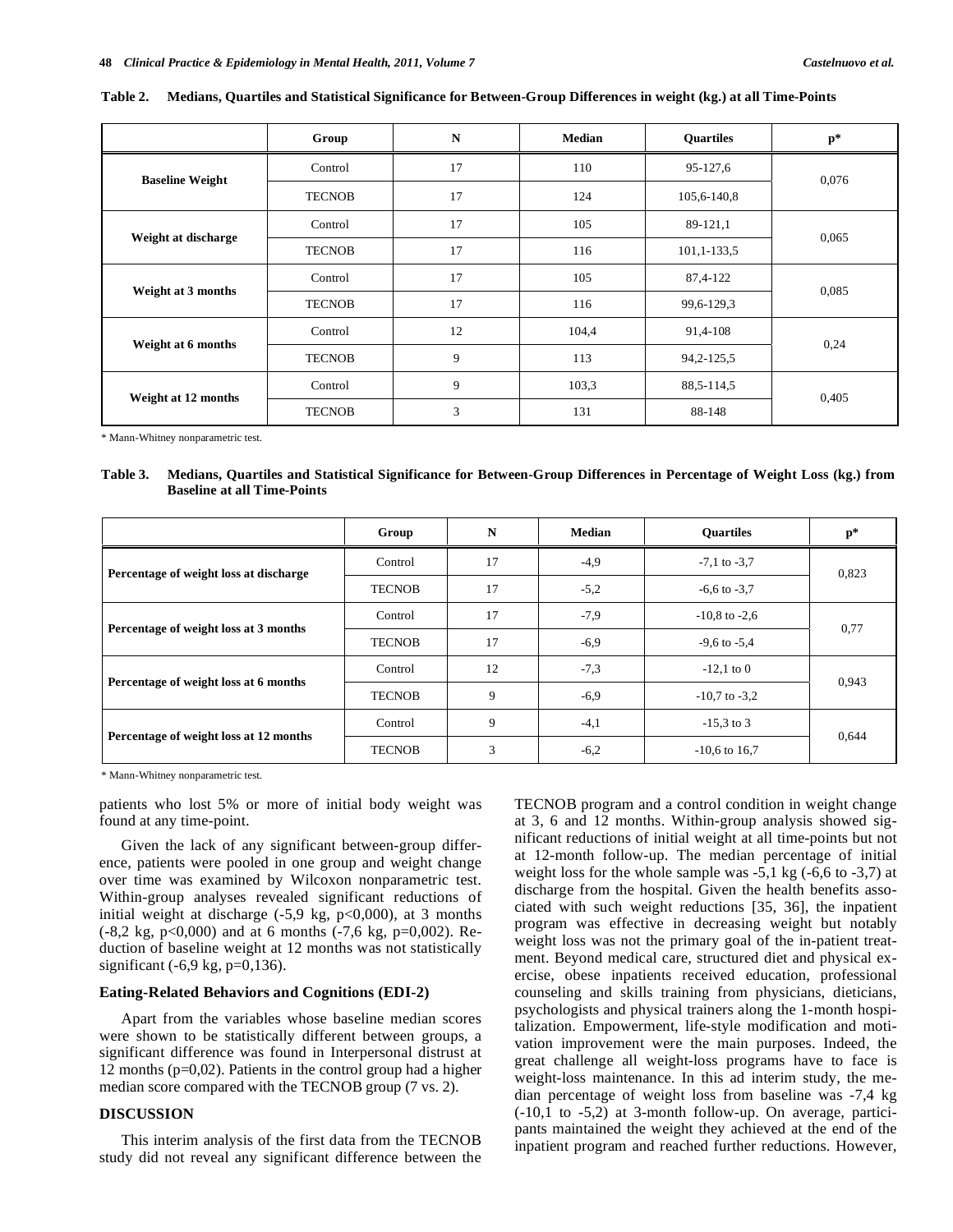completers analysis of data collected at 6 and 12 months showed that participants regained back part of the weight loss and the difference between weight at baseline and at 12 month follow-up was no more statistically significant. Notably, sample sizes at 6 and 12 months are small (n=21 and n=12 respectively) due to the ongoing status of the study and these results may be unreliable.

Differences in eating-related behaviors and cognitions (EDI-2) were also examined. At baseline, the control group showed higher scores in many EDI-2 scales, i.e. Drive for Thinness, Ineffectiveness, Interoceptive awareness, Impulse regulation and Social Insecurity, compared with the TEC-NOB group. Notably, these groups included selected participants (those patients that have come through at least the 3 month follow-up) and such statistically significant differences were not found when the original groups were compared. Control group showed higher scores also in Interpersonal distrust at 12 months. However, this result has to be seen with caution because of the few patients  $(n=12)$  who have achieved the end of the program at present.

In conclusion, these ad interim findings seem not to support the effectiveness of the TECNOB program over a control condition. Notably, this kind of data analysis (ad interim analysis) is underpowered and results we obtained may be unreliable, in particular at 6 and 12 months. However, we gained a significant insight into an important component of the study design, i.e. the 1-month inpatient program. The effect that such uncontrolled factor had on weight loss was very high and probably overwhelmed the effect of the TEC-NOB intervention. Much statistical power is thus necessary to enhance the chance to detect the effect of the TECNOB program. According to our a-priori sample size calculation [27], 64 participants per group are needed to detect a difference of 3 kg between the groups at 12 months. Also time is probably a key factor for the detection of the TECNOB effect. Seemingly, the inpatient program has a very high effect in the first months after discharge but such effect may reduce in the long term. A 12-month follow-up is probably sufficient to detect the TECNOB effect over and above the weakened effect of the inpatient program. We will know if our predictions are correct in at least one year.

### **COMPETING INTEREST**

The technological devices described in this article, except for the web-platform, are commercially available and the authors declare not to hold on any financial interest therein.

## **ACKNOWLEDGEMENTS**

The TECNOB Project (Technology for Obesity Project) was supported by the "Compagnia di San Paolo" private foundation. Our technological partners are TELBIOS (http:// www.telbios.it) and METEDA (http://www.meteda.it).

### **REFERENCES**

- [1] WHO. Definition and Diagnosis of Diabetes Mellitus and Intermediate Hyperglycemia. Report of a WHO/IDF consultation 2006.
- [2] Whitlock G, Lewington S, Sherliker P, *et al*. Body-mass index and cause-specific mortality in 900 000 adults: collaborative analyses of 57 prospective studies. Lancet 2009; 373: 1083.
- [3] Flegal KM, Graubard BI, Williamson DF, Gail MH. Excess deaths associated with underweight, overweight, and obesity. JAMA 2005; 293: 1861.
- [4] Klein S, Sheard NF, Pi-Sunyer X, *et al*. Weight management through lifestyle modification for the prevention and management of type 2 diabetes: rationale and strategies. A statement of the American Diabetes Association, the North American Association for the Study of Obesity, and the American Society for Clinical Nutrition. Am J Clin Nutr 2004; 80: 257.
- [5] Klein S, Sheard NF, Pi-Sunyer X, *et al*. Weight management through lifestyle modification for the prevention and management of type 2 diabetes: rationale and strategies: a statement of the American Diabetes Association, the North American Association for the Study of Obesity, and the American Society for Clinical Nutrition. Diabetes Care 2004; 27: 2067.
- [6] Colditz GA, Willett WC, Stampfer MJ, *et al*. Weight as a risk factor for clinical diabetes in women. Am J Epidemiol 1990; 132: 501.
- [7] Must A, Spadano J, Coakley EH, Field AE, Colditz G, Dietz WH. The disease burden associated with overweight and obesity. JAMA 1999; 282: 1523.
- [8] Field AE, Coakley EH, Must A, *et al*. Impact of overweight on the risk of developing common chronic diseases during a 10-year period. Arch Intern Med 2001; 161: 1581.
- [9] Mokdad AH, Ford ES, Bowman BA, *et al*. Prevalence of obesity, diabetes, and obesity-related health risk factors, 2001. JAMA 2003; 289: 76.
- [10] Weinstein PK. A review of weight loss programs delivered *via* the Internet. J Cardiovasc Nurs 2006; 21: 251.
- [11] Hill JO, Thompson H, Wyatt H. Weight maintenance: what's missing? J Am Diet Assoc 2005; 105: S63.
- [12] Wing RR, Tate DF, Gorin AA, Raynor HA, Fava JL. A selfregulation program for maintenance of weight loss. N Engl J Med 2006; 355: 1563.
- [13] Jeffery RW, Drewnowski A, Epstein LH, *et al*. Long-term maintenance of weight loss: current status. Health Psychol 2000; 19: 5.
- [14] Katan MB. Weight-loss diets for the prevention and treatment of obesity. N Engl J Med 2009; 360: 923.
- [15] Donnan PT, MacDonald TM, Morris AD. Adherence to prescribed oral hypoglycaemic medication in a population of patients with Type 2 diabetes: a retrospective cohort study. Diabet Med 2002;  $19.279$
- [16] Dale J, Caramlau I, Docherty A, Sturt J, Hearnshaw H. Telecare motivational interviewing for diabetes patient education and support: a randomised controlled trial based in primary care comparing nurse and peer supporter delivery. Trials 2007; 8: 18.
- [17] Pagliari C, Sloan D, Gregor P, *et al*. What is eHealth (4): a scoping exercise to map the field. J Med Internet Res 2005;7:e9.
- [18] Eysenbach G. What is e-health? J Med Internet Res 2001; 3: E20.
- [19] Castelnuovo G, Gaggioli A, Mantovani F, Riva G. From psychotherapy to e-therapy: the integration of traditional techniques and new communication tools in clinical settings. Cyberpsychol Behav 2003; 6: 375.
- [20] Cline AD, Wong M. New frontiers in using telemedicine for nutrition intervention. J Am Diet Assoc 1999; 99: 1442.
- [21] Goulis DG, Giaglis GD, Boren SA, *et al*. Effectiveness of homecentered care through telemedicine applications for overweight and obese patients: a randomized controlled trial. Int J Obes Relat Metab Disord 2004; 28: 1391.
- [22] Jeffery RW, Sherwood NE, Brelje K, *et al*. P Mail and phone interventions for weight loss in a managed-care setting: Weigh-To-Be one-year outcomes. Int J Obes Relat Metab Disord 2003; 27: 1584.
- [23] Maglaveras N, Gogou G, Chouvarda I, *et al*. Communication infrastructure in a contact center for home care monitoring of chronic disease patients. Proc AMIA Symp 2002: 479.
- [24] Rice CA. Prevention: the most economical way to manage diabetes. Nurs Econ 2005; 23: 327.
- [25] Saperstein SL, Atkinson NL, Gold RS. The impact of Internet use for weight loss. Obes Rev 2007; 8: 459.
- [26] Neve M, Morgan PJ, Jones PR, Collins CE. Effectiveness of webbased interventions in achieving weight loss and weight loss maintenance in overweight and obese adults: a systematic review with meta-analysis. Obes Rev 2010; 11(4): 306-21.
- [27] Castelnuovo G, Manzoni GM, Cuzziol P, *et al*. TECNOB: study design of a randomized controlled trial of a multidisciplinary telecare intervention for obese patients with type-2 diabetes. BMC Public Health 2010; 10: 204.
- [28] Castelnuovo G. Move the healthcare where it really needs: TEC-NOB project to improve outpatient obesity treatment. E-letter in response to Wister, Loewen, Kennedy-Symonds, McGowan, McCoy,